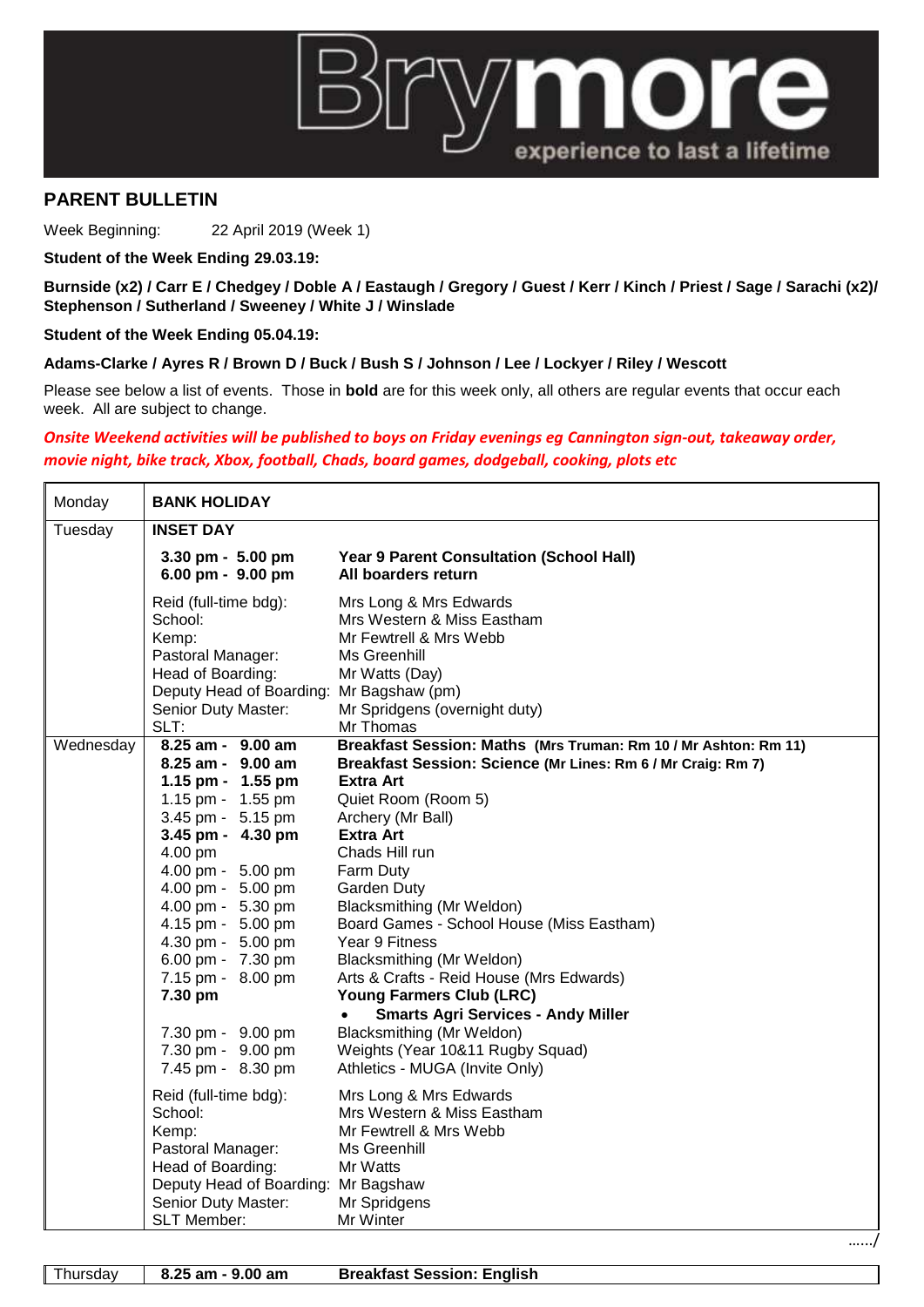|          |                                               | (Mrs Taylor-Lane: Rm 4 / Mrs Davis: Rm 5 /                            |
|----------|-----------------------------------------------|-----------------------------------------------------------------------|
|          |                                               | Miss Webber & Mrs Popham: Meeting Room)                               |
|          | 1.15 pm - 1.55 pm                             | Quiet Room (Room 5)                                                   |
|          | 3.45 pm - 5.15 pm                             | Woodwork (Mr Ball)                                                    |
|          | 4.00 pm                                       | Chads Hill run                                                        |
|          | 4.00 pm - 4.30 pm                             | <b>Geography Intervention</b>                                         |
|          | 4.00 pm - 4.45 pm                             | RC Racing Cars Club (Mr Simmons)                                      |
|          | 4.00 pm - 5.00 pm                             | Farm Duty                                                             |
|          | 4.00 pm - 5.00 pm                             | <b>Garden Duty</b>                                                    |
|          | 4.00 pm - 5.00 pm                             | Cooking Club (Mrs Western)                                            |
|          | 4.00 pm - 5.00 pm                             | All Years Hockey - MUGA                                               |
|          | 4.15 pm - 5.45 pm                             | Bike Track (TBC)                                                      |
|          | 6.15 pm - 7.15 pm                             | Walk & Talk Maths Mock (Hall) (Mr Ashton & Mrs Truman)                |
|          | 6.15 pm - 9.00 pm                             | Army Cadets                                                           |
|          | 7.30 pm - 8.00 pm                             | Basketball - MUGA (Mr Fewtrell)                                       |
|          | 7.40 pm - 9.10 pm                             | Circuits (Year 10 & 11 Rugby Squad)                                   |
|          | 8.00 pm - 9.00 pm                             | Weights (Invite Only)                                                 |
|          |                                               |                                                                       |
|          | Reid (full-time bdg):                         | Mrs Long & Mrs Edwards                                                |
|          | School:                                       | Mrs Western & Miss Eastham                                            |
|          | Kemp:                                         | Mr Fewtrell & Mrs Webb                                                |
|          | Pastoral Manager:                             | Ms Greenhill                                                          |
|          | <b>Activities Tutor:</b>                      | Mr Blake                                                              |
|          | Duty Master:                                  | Mr Ashton                                                             |
|          | Head of Boarding:                             | Mr Watts                                                              |
|          | Deputy Head of Boarding: Mr Bagshaw           |                                                                       |
|          | Senior Duty Master:                           | Mr Spridgens                                                          |
|          | <b>SLT Member:</b>                            | Mrs Davis                                                             |
| Friday   | 8.25 am - 9.00 am                             | Breakfast Session: Maths (Mrs Truman: Rm 10 / Mr Ashton: Rm 11)       |
|          | 1.15 pm - 1.55 pm<br><b>PM</b>                | Quiet Room (Room 5)<br>Ten Tors Walk & Overnight Camp, North Dartmoor |
|          | $2.00$ pm $-3.45$ pm                          | Year 11 Study Club                                                    |
|          | 3.45 pm - 4.45 pm                             | X-Box Freeplay - Reid House                                           |
|          | 4.00 pm                                       | Chads Hill run                                                        |
|          | 4.00 pm - 5.00 pm                             | Farm Duty                                                             |
|          | 4.00 pm - 5.00 pm                             | Garden Duty                                                           |
|          | 4.00 pm                                       | <b>FoBSA Meeting (Meeting Room)</b>                                   |
|          | 4.00 pm                                       | Prep (Optional)                                                       |
|          | 4.00 pm                                       | <b>Senior Staff Detention:</b>                                        |
|          |                                               | Students will be informed beforehand if it applies to them            |
|          | 4.00 pm - 5.00 pm                             | Weekly Pool Competition with prizes - Kemp House                      |
|          | 5.00 pm - 9.00 pm                             | Cinema, Bridgwater: Avengers Endgame - £8.00 (Mr Bagshaw)             |
|          |                                               |                                                                       |
|          | Reid (full-time bdg):                         | Mr Bagshaw                                                            |
|          | School:                                       | Mrs Western (am) & Miss Eastham (pm)                                  |
|          | Kemp:                                         | Mr Fewtrell (am) & Mrs Webb (pm)                                      |
|          | Pastoral Manager:<br><b>Activities Tutor:</b> | Ms Greenhill (on call overnight)<br>Mr Blake (on call overnight)      |
|          | Head of Boarding:                             | Mr Watts                                                              |
|          | Deputy Head of boarding:                      | Mr Bagshaw                                                            |
|          | Senior Duty Master:                           | Mr Spridgens (overnight duty)                                         |
| Saturday | <b>ALL DAY</b>                                | Ten Tors Walk & Overnight Camp, North Dartmoor                        |
|          | 10.30 am                                      | <b>SSAA County Championships Combined Events</b>                      |
|          | 1.30 pm - 5.00 pm                             | Timewarp Arcade, Bridgwater - £8.00 (Ms Greenhill)                    |
|          |                                               |                                                                       |
|          | Reid (full-time bdg):                         | Mrs Long                                                              |
|          | Weekend Support:                              | Mr Watts & Ms Greenhill                                               |
|          | Senior Duty Master:                           | Mr Spridgens                                                          |
|          | <b>SLT Member:</b>                            | Mr Watts (on call)                                                    |
|          | Matron:                                       | 8.30 am - 10.00 pm                                                    |